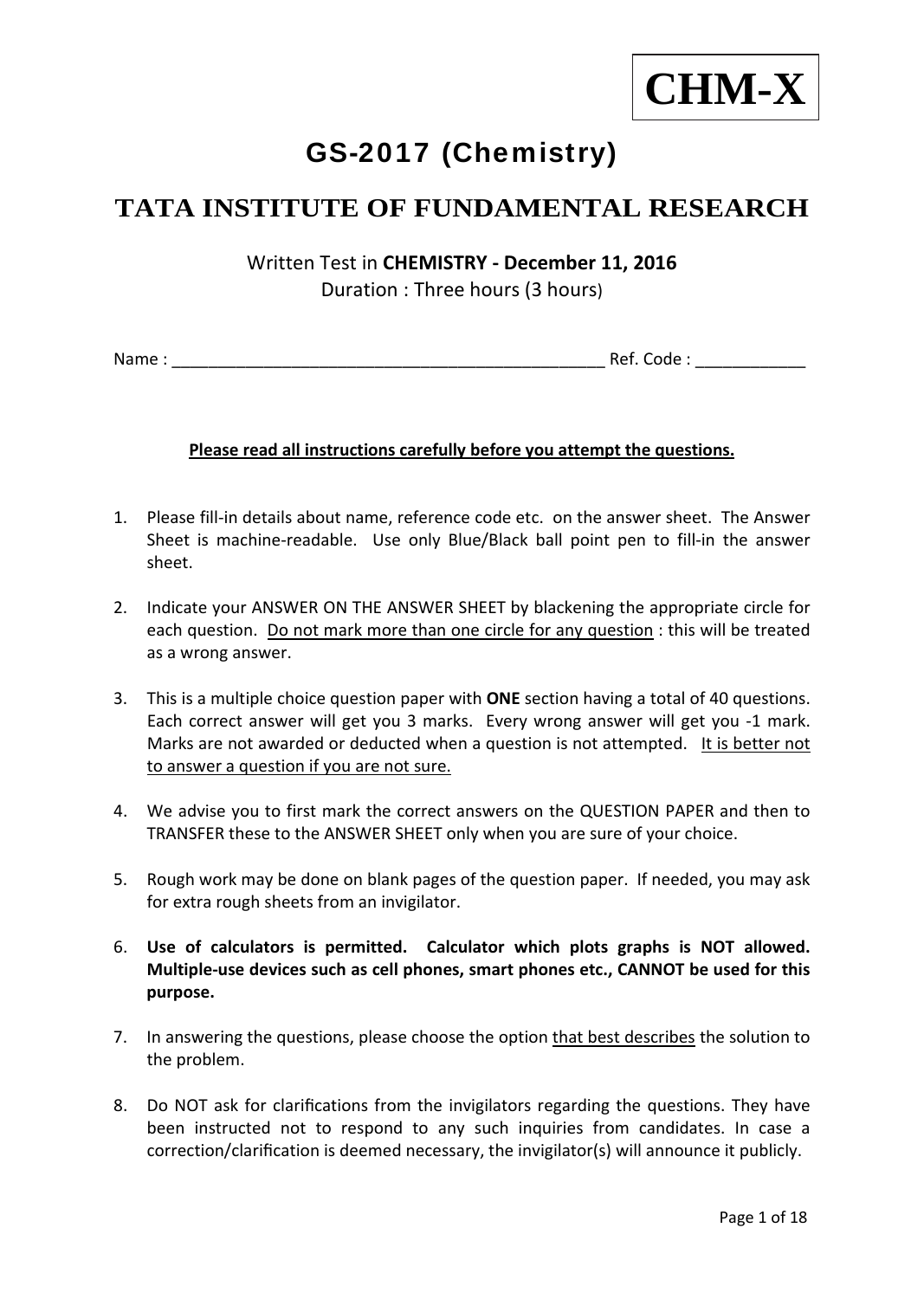#### **SOME USEFUL DATA**

Avogadro number =  $6.02 \times 10^{23}$  mol<sup>-1</sup> e =  $1.6 \times 10^{-19}$  C  $RT/F = 0.0257 \text{ V}$  at  $25^{\circ}\text{C}$  h = 6.626×10<sup>-34</sup> J s Faraday constant  $= 96500$  C/mol Boltzmann constant  $k = 1.38 \times 10^{-23}$  J K<sup>-1</sup> Mass of an electron =  $9.109 \times 10^{-31}$  kg

 $c = 3 \times 10^8 \,\mathrm{m\,s}^{-1}$  $R = 8.314$  J K<sup>-1</sup> mol<sup>-1</sup>

1) For a hydrogen atom, which of the following orbital(s) have the lowest energy:

A) 4*s*

B) 4*p*

- C) 4*d*
- $\triangledown$  D) All of the above have same energy
- 2) Given an operator  $A$  and a set of vectors  $\boldsymbol{X}$  which obey the following relationship

$$
AX=\lambda X,
$$

where  $\lambda$  is the set of scalars. If *A* commutes with *B* and  $B \neq A$ , which of the following is correct:

A) X are eigenvectors of A only if the  $\lambda$  are all distinct (no two eigenvalues are equal)

 $\blacktriangleright$  **B**) *X* are eigenvectors of *B* 

- C) *X* are eigenvectors of *B* with set of eigenvalues  $\lambda$
- D) *X* need not be eigenvectors of *A*
- 3) The non-bonded interactions between two molecules consist of electrostatic (*El*) and van der Waals (*vdW*) forces. Which of the following is a correct description of the distance dependence intermolecular interactions between two molecules?
	- A) At large distances, *El* interactions decay faster than the *vdW* interactions
- B) At large distances, *vdW* interactions decrease faster than the *El* interactions
	- C) Which force drops faster depends on the net charge of the molecules
	- D) Both interactions have same distance dependence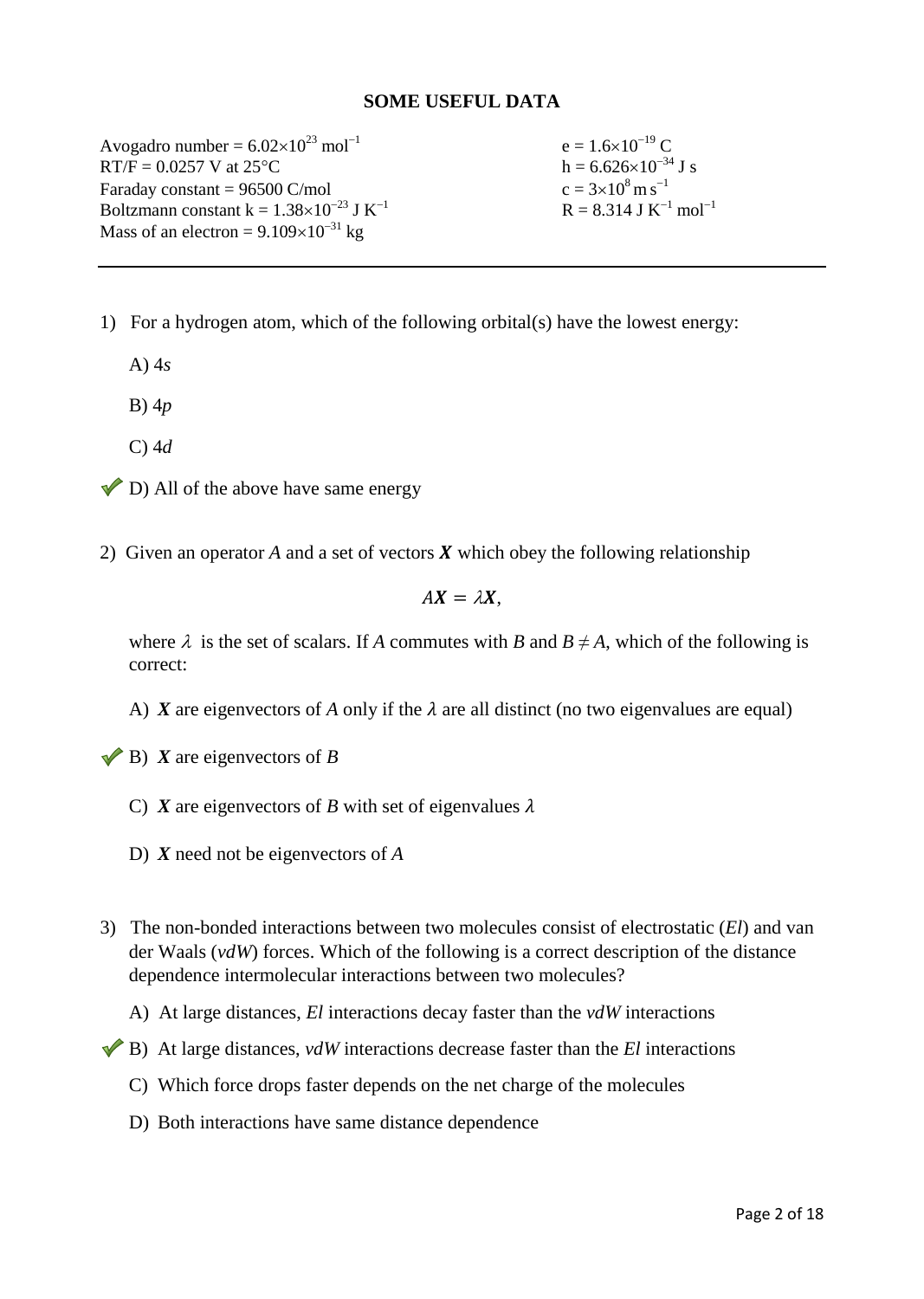4) In a cubic unit cell, identify the Miller plane (111)



D) None of the above

5) Predict the relative rates for the following reductive elimination for  $X = H$ , Cl, CH<sub>3</sub>, OCH3



 $\blacktriangleright$  A) Cl > H > CH<sub>3</sub> > OCH<sub>3</sub>

B)  $H > Cl > OCH_3 > CH_3$ 

C) OCH<sub>3</sub> > CH<sub>3</sub> > H > Cl

D)  $CH_3 > H > Cl > OCH_3$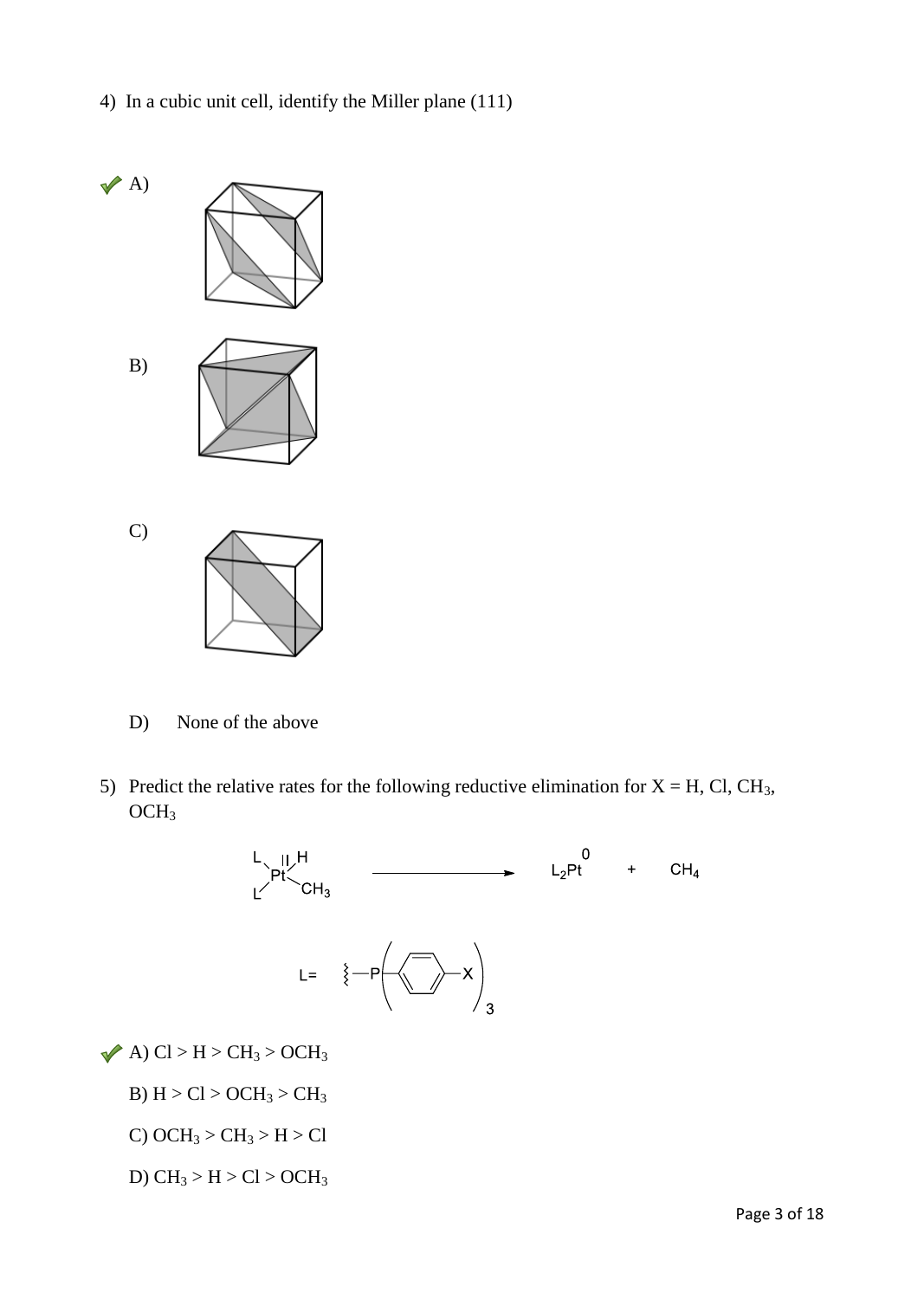6) Predict the major product of the following hydroboration reaction:



- 7) Predict the multiplicities for hydrogens on C1, C3, and C4 of butanone associated with the spin-spin coupling in its  ${}^{1}H$  NMR spectrum.
	- A) H's on C1: *Singlet***;** H's on C3: *Doublet***;** H's on C4: *Triplet*
	- B) H's on C1: *Singlet***;** H's on C3: *Triplet***;** H's on C4: *Quartet*
- C) H's on C1: *Singlet***;** H's on C3: *Quartet***;** H's on C4: *Triplet* 
	- D) H's on C1: *Triplet***;** H's on C3: *Doublet***;** H's on C4, *Triplet*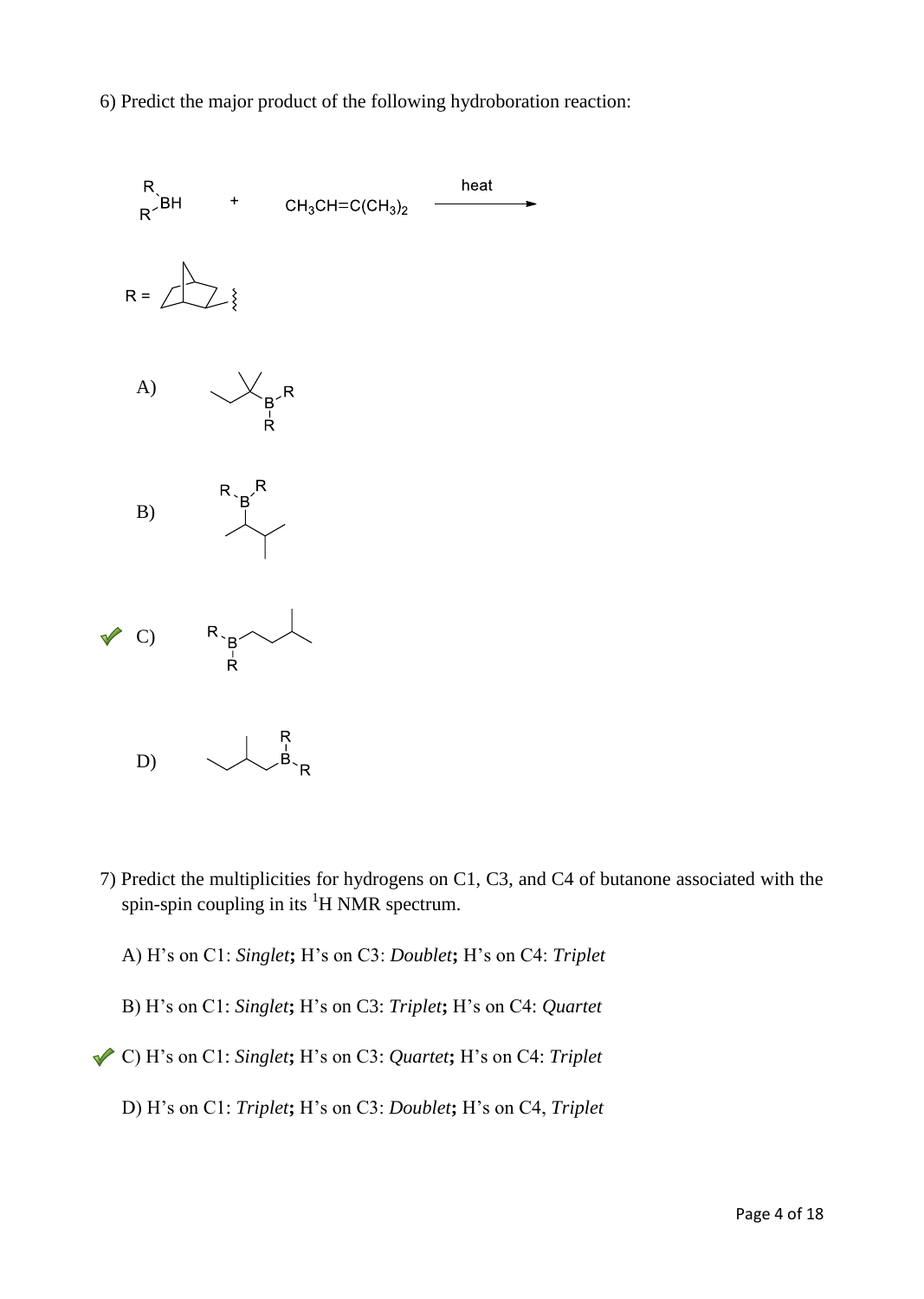- 8) All natural amino acids, except one, react with cold nitrous acid and produce nitrogen gas. Which one of the following is that odd amino acid?
	- A) Tryptophan
	- B) Glycine
- $\checkmark$  C) Proline
	- D) Histidine
- 9) Zinc solid has hcp (hexagonal close packed) structure. In a unit cell of solid Zinc, the Zinc atoms occupy
- $\triangle$  A) 74% of volume of unit cell.
	- B) 80% of volume of unit cell.
	- C) 68% of volume of unit cell.
	- D) 90% of volume of unit cell.
- 10) An organic compound has the following spectroscopic properties: Mass Spectrometry: m/z 102 (very small), 87 & 43 are the largest ions; <sup>1</sup>H NMR:  $\delta$  1.4 & 3.9 ppm (both singlets, intensity ratio 3:2); <sup>13</sup>C NMR:  $\delta$  108, 64 & 25 ppm; Infrared spectroscopy: several strong absorptions in the 1000 to 1300 cm<sup>-1</sup> region. Which of the following is the most likely formula of this compound?

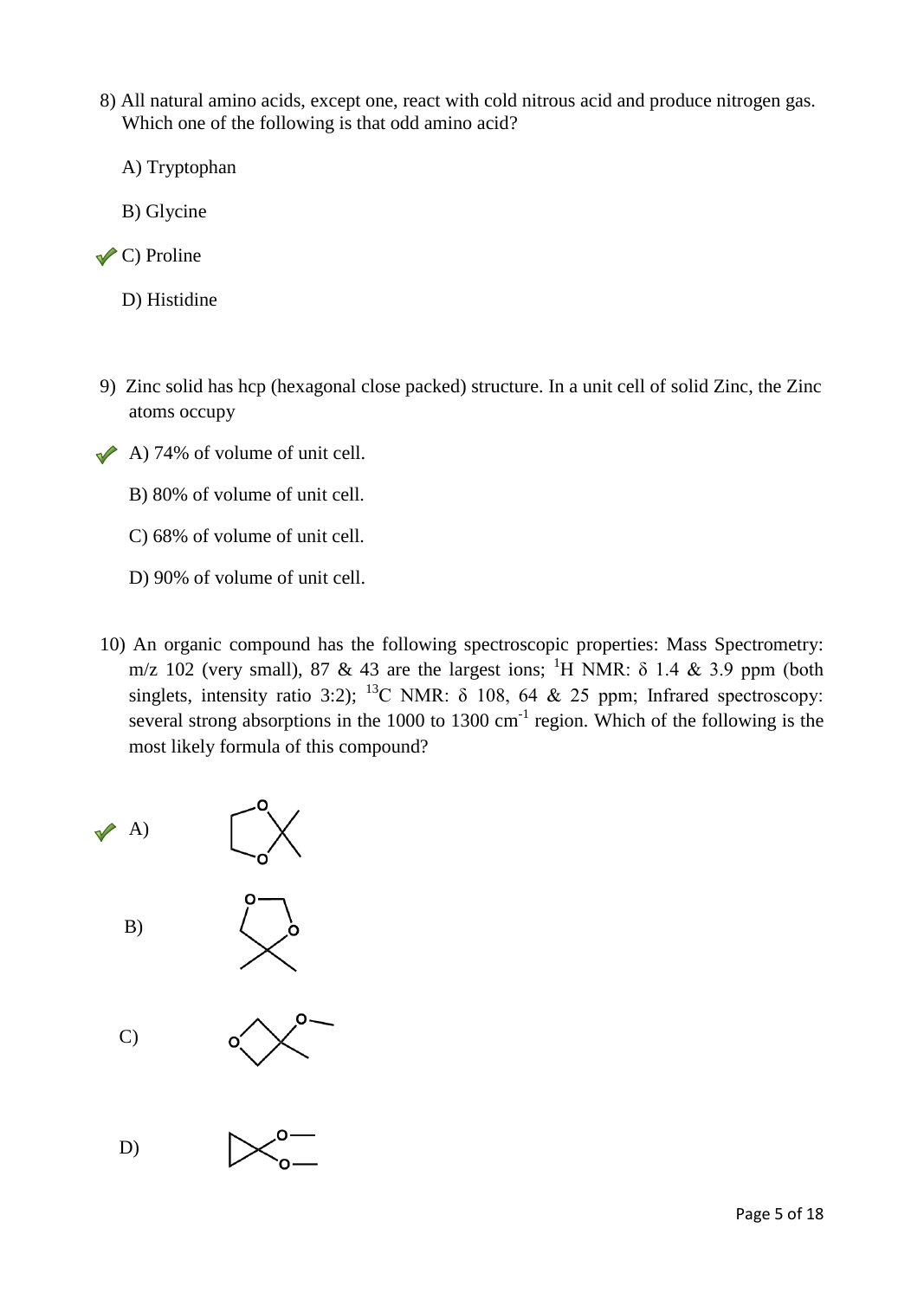- 11) An electron tunnels through a square barrier of width *d* and height *h*. If *h* is fixed and *d* is is normally distributed, then the electron transfer probability distribution is:
	- A) a normal distribution
	- B) a delta function
- $\triangle$  C) a log normal distribution
	- D) a poisson distribution
- 12) In a rotational microwave spectrum of  $C^{12}O^{16}$  lines were equally spaced by 3.863 cm<sup>-1</sup>. In a rotational Raman spectrum of  $N_2$  (normal isotope) the lines were equally spaced by  $8.04 \text{ cm}^{-1}$ . Assuming that the force constant for the two molecules is inversely proportional to their bond lengths, the ratio of the vibrational frequency of CO to that of  $N_2$  will be:

A) 0.8368

 $\vee$  B) 0.9952

- C) 1.0258
- D) 1.2198
- 13) If standard potential of the reaction  $2H_2O(l) = O_2(g, 1bar) + 4H^+(aq) + 4e^-$  is  $E^0 = -1.23$ V. At  $25^{\circ}$ C and pH =7, what is the oxidation potential of pure water according to this reaction?
	- A) +0.410 V
	- B) -2.620 V

 $\sqrt{C}$ ) -0.817 V

D) -0.410 V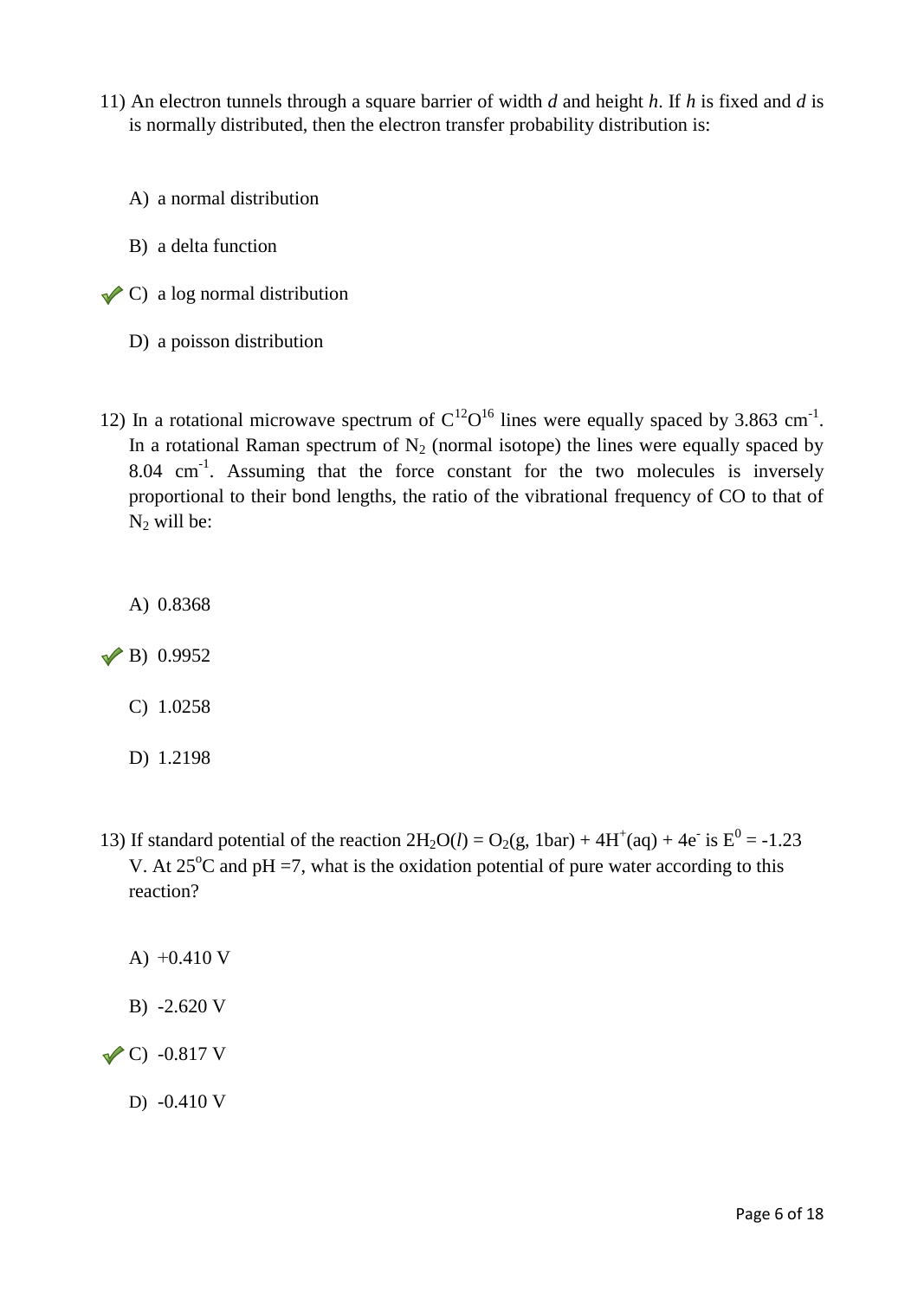14) Given the molecular formula of the hexa-coordinated complexes

(I) Co  $Cl_3 (NH_3)_6$ (II) Co  $Cl_3 (NH_3)_5$ (III) Co  $Cl_3 (NH_3)_4$ 

If the number of coordinated  $NH_3$  molecules in (I), (II), and (III) respectively are 6, 5 and 4 then the oxidation state of Co in (I), (II) and (III) are respectively:

- A)  $+6, +5, +4$
- B)  $+3, +2, +1$
- C)  $0, +1, +2$
- $(D) +3, +3, +3$
- 15) An aqueous solution contains 0.300 mole  $L^{-1}$  of KH<sub>2</sub>PO<sub>4</sub> and 0.015 mole  $L^{-1}$  of K<sub>2</sub>HPO<sub>4</sub>. Which of the following statements is true about this solution? [Data: For  $H_3PO_4$ ,  $pK_1 =$ 2.16,  $pK_2 = 7.21$ ,  $pK_3 = 12.32$ 
	- A) It can act as a buffer solution around  $pH = 2$
	- B) It can act as a buffer solution around  $pH = 12$
- $\triangle$  C) Its pH will approximately equal to 6.9
	- D) Both *B* and *C*.
- 16) The complex showing a spin-only magnetic moment of 2.82 B.M. is
	- A)  $[Ni(CO)_4]$
- B)  $[NiCl_4]^{2-}$ 
	- C)  $[Ni(NH_3)_4]^{2+}$
	- D)  $[Ni(CN)<sub>4</sub>]<sup>2</sup>$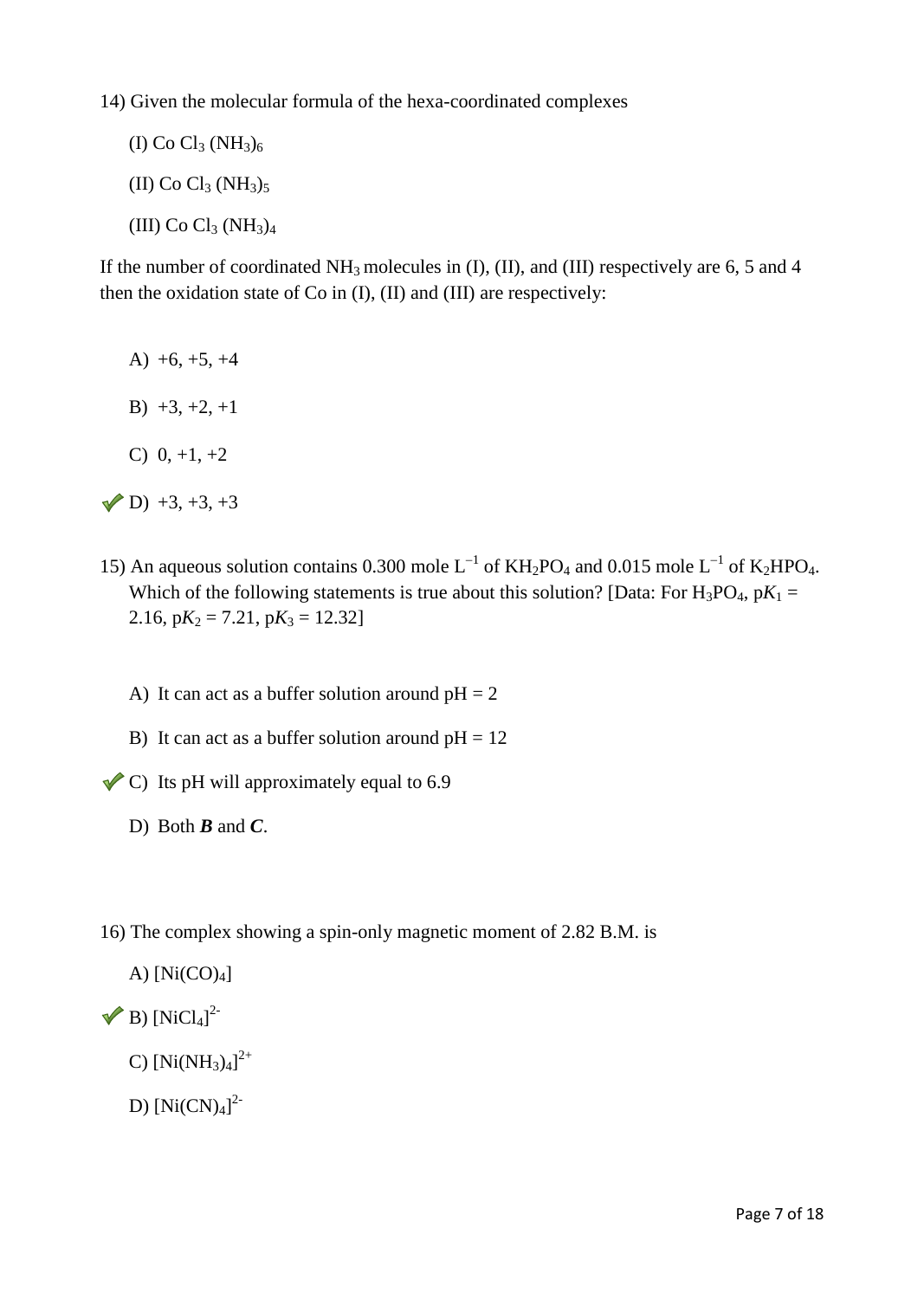# 17) What are **X** and **Y** in the following reaction?



18) What is the value of  $i \log_{10} i^2$ , where  $i = \sqrt{-1}$ ?

- A) Real and positive number
- $\blacktriangleright$  B) Real and negative number
	- C) Complex number
	- D) Purely imaginary

#### 19) Cyclooctatetraene is

- A) aromatic, because it is planar and it follows Hückel's rule
- B) antiaromatic, because it is not planar and it does not follow Hückel's rule
- C) antiaromatic, because it is planar and it does not follow Hückel's rule
- D) nonaromatic, because it is not planar and it does not follow Hückel's rule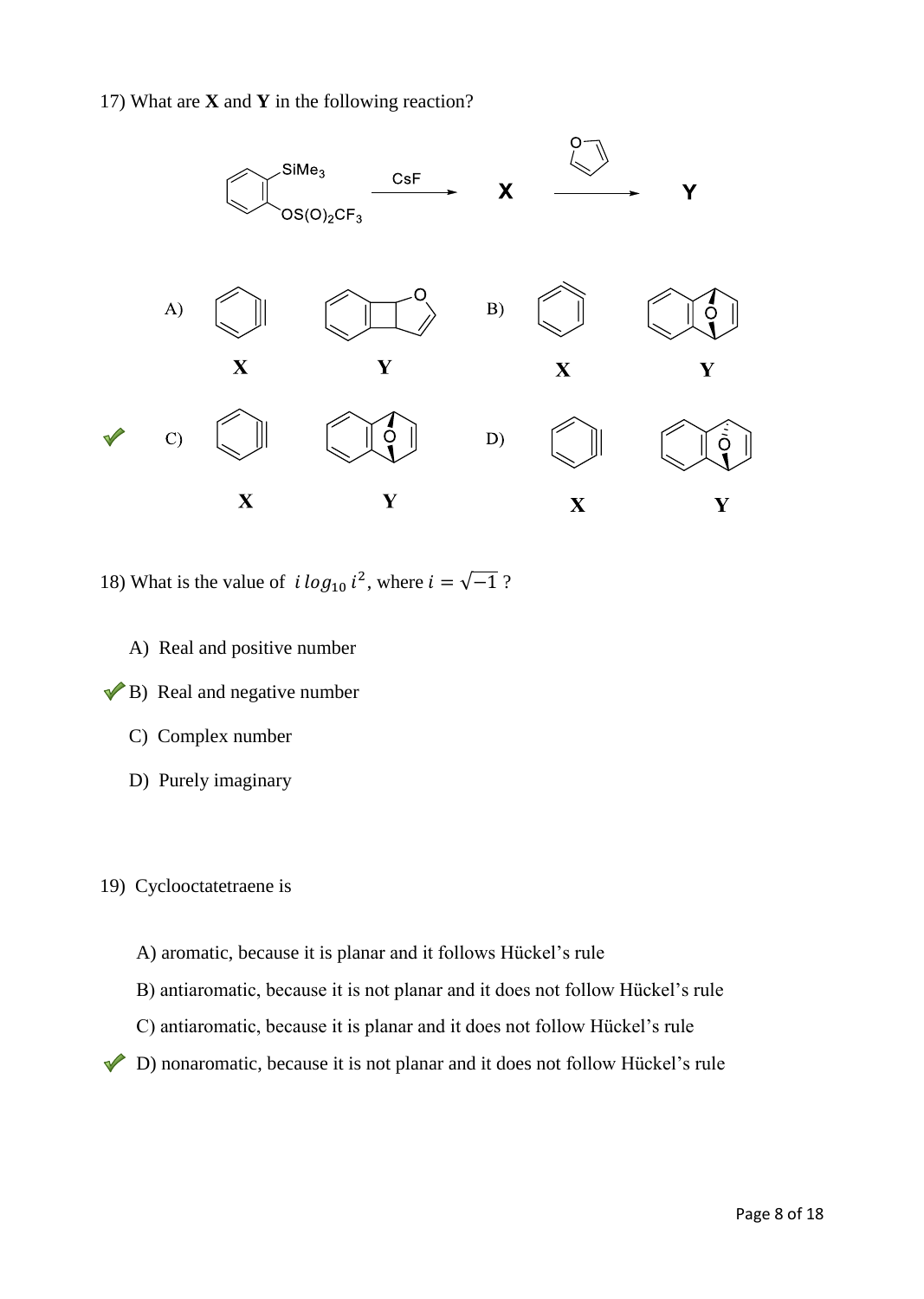\n
$$
\begin{array}{r}\n \text{LiAlH}_4 + \text{Et}_3\text{NHCl} \quad \xrightarrow{\text{Toluene}} \\
\text{A)} \quad H_2 + \text{Et}_3\text{N} + \text{LiCl} + \text{AlH}_3\n \end{array}
$$
\n

\n\n
$$
\begin{array}{r}\n \text{LiH} + \text{Et}_3\text{N} + \text{HCl} + 0.5 \text{ Al}_2\text{H}_6 \\
\text{C)} \quad \text{LiCl} + \text{H}_3\text{Al:NEt}_3 + \text{H}_2\n \end{array}
$$
\n

\n\n
$$
\begin{array}{r}\n \text{DiCl} + \text{NEt}_3 + \text{H}_2 + 0.5 \text{ Al}_2\text{H}_6\n \end{array}
$$
\n

21) What is the value of the continued fraction given below?

$$
1 + \frac{2000}{2 + \frac{2000}{2 + \frac{2000}{2 + \dots}}}
$$
  
\nA) 1999  
\nB)  $\sqrt{2000}$    
\nC)  $\sqrt{2001}$    
\nD) None of them

22) A compound with molecular formula  $C_5H_{12}O_2$ , has strong infrared absorption at 3300 to 3400 cm<sup>-1</sup>. The <sup>1</sup>H NMR spectrum showed three singlets at  $\delta$  0.90,  $\delta$  3.45 and  $\delta$  3.20 ppm; with relative areas 3:2:1. Addition of  $D_2O$  to the sample eliminates the lower field signal. The <sup>13</sup>C NMR spectrum shows three signals all higher than  $\delta$  100 ppm. Which of the following compounds best fits this data?

A) 1,5-pentanediol

- B) 1,3-dimethoxypropane
- $\triangle$  C) 2,2-dimethyl-1,3-propanediol
	- D) 2,4-pentanediol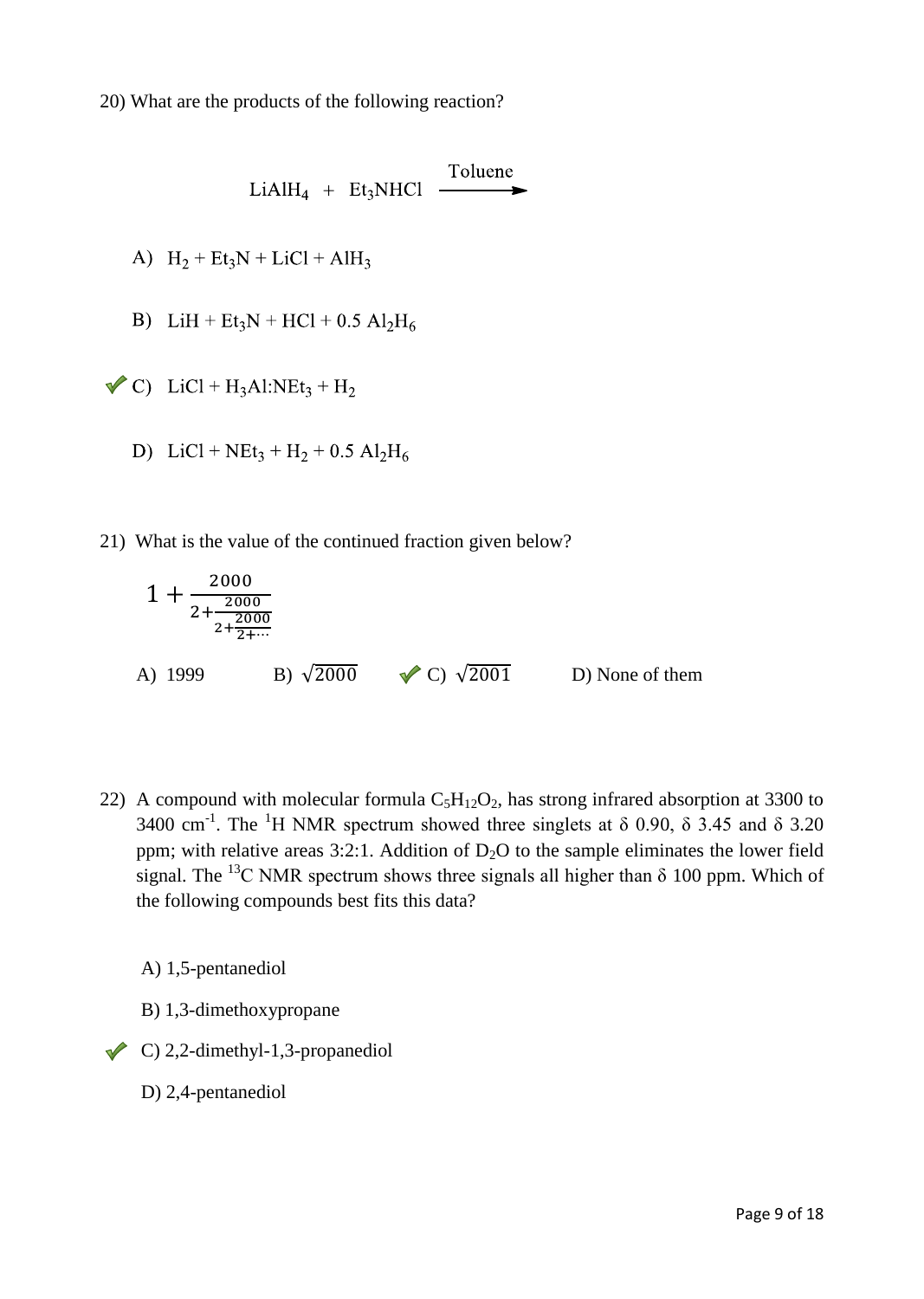23) For angular momentum vector operator *L* , which of the following relation is true:  $\rightarrow$ 

- A) B) C) D)  $L \times L = 0$  $\rightarrow$   $\rightarrow$ *LL*  $\rightarrow \quad \rightarrow \qquad \rightarrow$  $L \times L = -i\hbar L$  $\rightarrow \quad \rightarrow \quad \quad \rightarrow$  $L \times L = i \hbar L$  $\rightarrow$   $\rightarrow$   $\rightarrow$  2  $L \times L = i \hbar L$
- 24) Isotopic substitution is an often-used procedure in assigning vibrational spectroscopic features but the difference in isotopic masses of the vibrating atoms has to be sufficiently large to make the vibrational shift observable. In a double isotopic replacement experiment, a proline with a  ${}^{13}C = {}^{18}O$  carbonyl group is inserted in the middle of the polypeptide using molecular recombinant techniques. Given that in the naturally found proline the <sup>12</sup>C=<sup>16</sup>O group exhibits a narrow vibrational feature at 1,711 cm<sup>-1</sup>, what is the shift of the carbonyl stretching vibration for the  ${}^{13}C={}^{18}O$  proline isotopomer.

#### *Assume:*

- a) The force constant for different isotopes can be considered identical.
- b) The isotopic changes in the carbonyl group will have little effect on the vibrations of other atoms in proline.

 $\rightarrow$  A) 80 cm<sup>-1</sup>

- B) 165 cm-1
- C)  $85 \text{ cm}^{-1}$
- D)  $42.5$  cm<sup>-1</sup>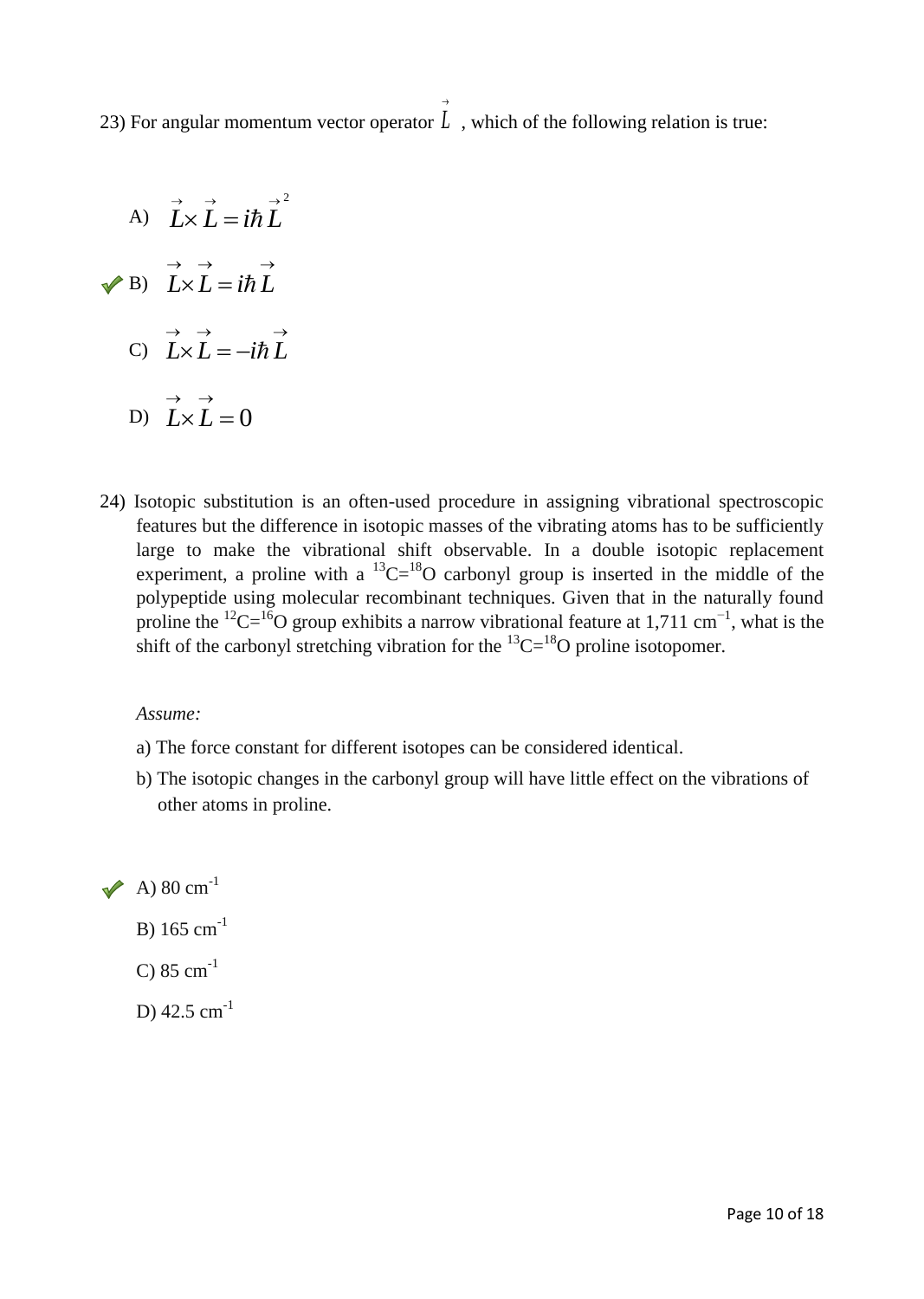

NMR spectroscopy can be used to assay for drug binding to certain protein targets. One of the primary objectives of any binding assay is the quantification of the free and the bound forms of a drug molecule at a certain concentration of the protein target. Let us assume that the fully bound drug exhibits a <sup>1</sup>H chemical shift of  $\delta_A$  while that of the free form resonates at  $\delta_B$  for the same proton (see figure above). If the exchange timescale (i.e.; proportional to  $k_{\text{OFF}}$  as  $k_{\text{ON}}$  is diffusion limited) between the free form of the drug and its bound form is in microseconds, which of the following statements cannot be true assuming that the drug is only 50% bound with its protein target?

- A) The NMR linewidth of the observed transition(s) will be different from the free form of the drug.
- B) There will be two resonances obtained in the NMR spectrum of the Protein-Drug complex: one for the free form while other for the bound form.
- C) We will see a single resonance at a position  $\delta_{\text{eff}}$  which is in between  $\delta_A$  and  $\delta_B$ .
- D) Varying the concentration of the drug molecule while observing the NMR signatures will provide an estimate of the binding constant.
- 26) At 25 <sup>0</sup>C, if the pK<sub>a</sub> value for a weak acid is smaller than its aqueous solution pH by 2, what is the fraction of the acid in dissociated form?

A) 1.10 %

 $\vee$  B) 99.01 %

- C) 0.99%
- D) More information is needed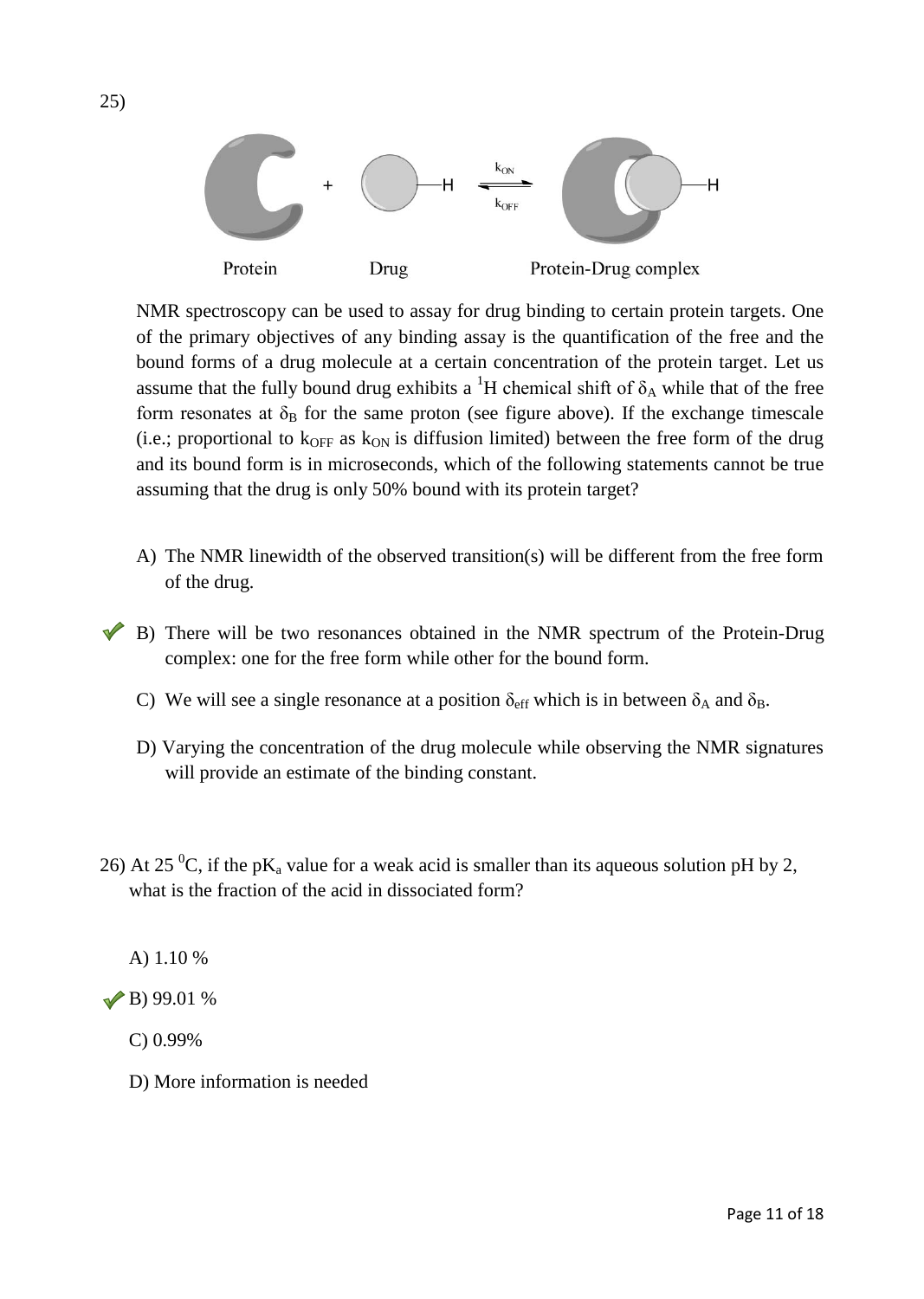27) The heat of formation  $(\Delta H_f)$  for the reaction  $2Cu(s) + O_2(g) \rightarrow 2CuO(s)$  is measured and plotted as a function of temperature (*T*). Of the 4 possible graphs shown below, which one would most likely represent the observed trend?



- A) 1
- B) 2
- $\sqrt{C}$ ) 3
	- D) 4
- 28) If the outer circle radius is '*Z*', in the diagram given below, then what is the line segment AB? The ratio of inner circles' diameters is 2.



$$
\sqrt{A} \big) \frac{4\sqrt{2}}{3} Z
$$

B) close to 2 *Z*

$$
C)\frac{\sqrt{5}}{\sqrt{2}}Z
$$

D) 
$$
\frac{2\sqrt{5}}{3}Z
$$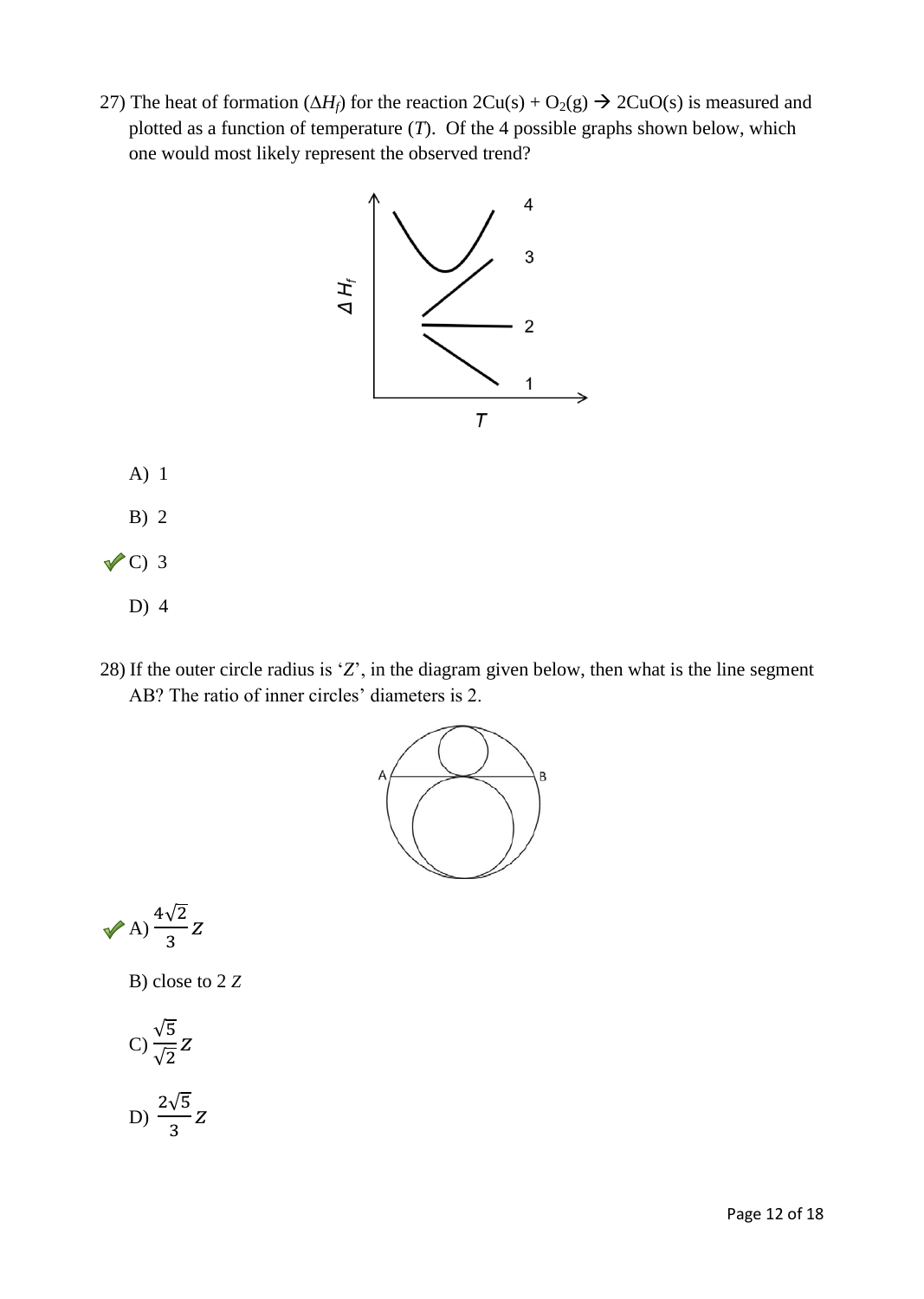29) Assume that the temperature (*T*) dependence of *∆G* for a chemical reaction can be represented by an equation of the form

$$
\Delta G = x + yT + zT^2
$$

What is the expression for the heat capacity change at constant pressure,  $\Delta C_p$ ?

A) x/*T*

 $B) -y$ 

- $\sqrt{C}$  -2z*T* 
	- D) Insufficient information

30) During isothermal expansion of an ideal gas which of the following happen:

- (i) Temperature does not change
- (ii) Process is spontaneous
- (iii) The energy of the system does not change
- (iv) Entropy increases

#### A) i and iii only

#### B) i, ii, and iv only

C) i, iii, and iv only

# $\nabla$  D) i, ii, iii and iv

- 31) In an experiment measuring the weight of the object, 100 repeats were performed by one student. He found the mean weight of 332 grams with standard error of the mean as 5 grams. A lazier student only performs 10 measurements on the same object. Which of the following values will her result be closest to?
	- A)  $330 \pm 50$  grams
	- B)  $400 \pm 15$  grams
- $\checkmark$  C) 330 ± 15 grams
	- D)  $330 \pm 5$  grams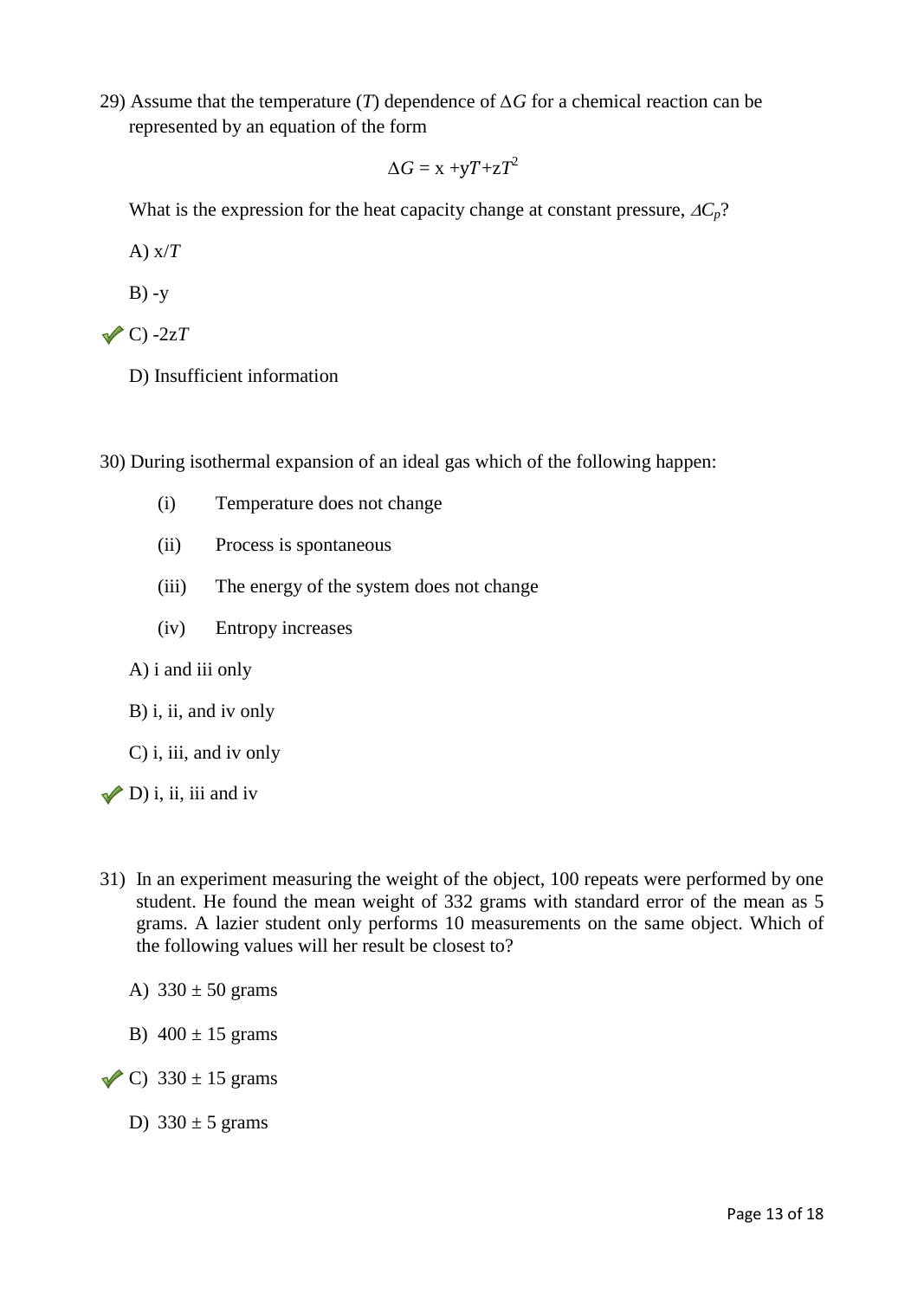32) Two compartments X and Y are separated by an impermeable partition P. In the compartment X, the following reaction is going on in a solvent S, while the compartment Y contains only the solvent S:

$$
A_2 + B_2 \leftrightarrow 2AB
$$

Contents of both the compartments are continuously and vigorously stirred. After the reaction in the compartment X has reached equilibrium, the concentrations of  $A_2$ ,  $B_2$ and AB are measured and the equilibrium constant calculated. Then the partition is quickly removed. After waiting for a very long time, all the concentrations are measured again, and the new value of the equilibrium calculated. What is the most appropriate statement you can make about the result of this experiment? Assume that the chemicals are behaving ideally and the temperature is kept constant.



- A) The concentrations of all the chemicals and the equilibrium constant will be less than their values before the partition was removed.
- B) After removing the partition, the concentrations of  $A_2$  and  $B_2$  will increase, and that of AB will decrease.
- C) After removing the partition, the concentrations of  $A_2$  and  $B_2$  will decrease, and that of AB will increase.
- D) After removing the partition, the concentrations of all the chemicals will decrease.
- 33) A kid has been playing with an inflated balloon. Suddenly, a reaction happens inside the balloon. This causes the inside surface of the balloon to become sticky, so that some of the air molecules inside which collide against the surface get stuck to it. As a result, immediately after the reaction, the balloon will

A) Inflate

 $\rightarrow$  B) Deflate

- C) Remain unaltered
- D) Will change its shape without changing its volume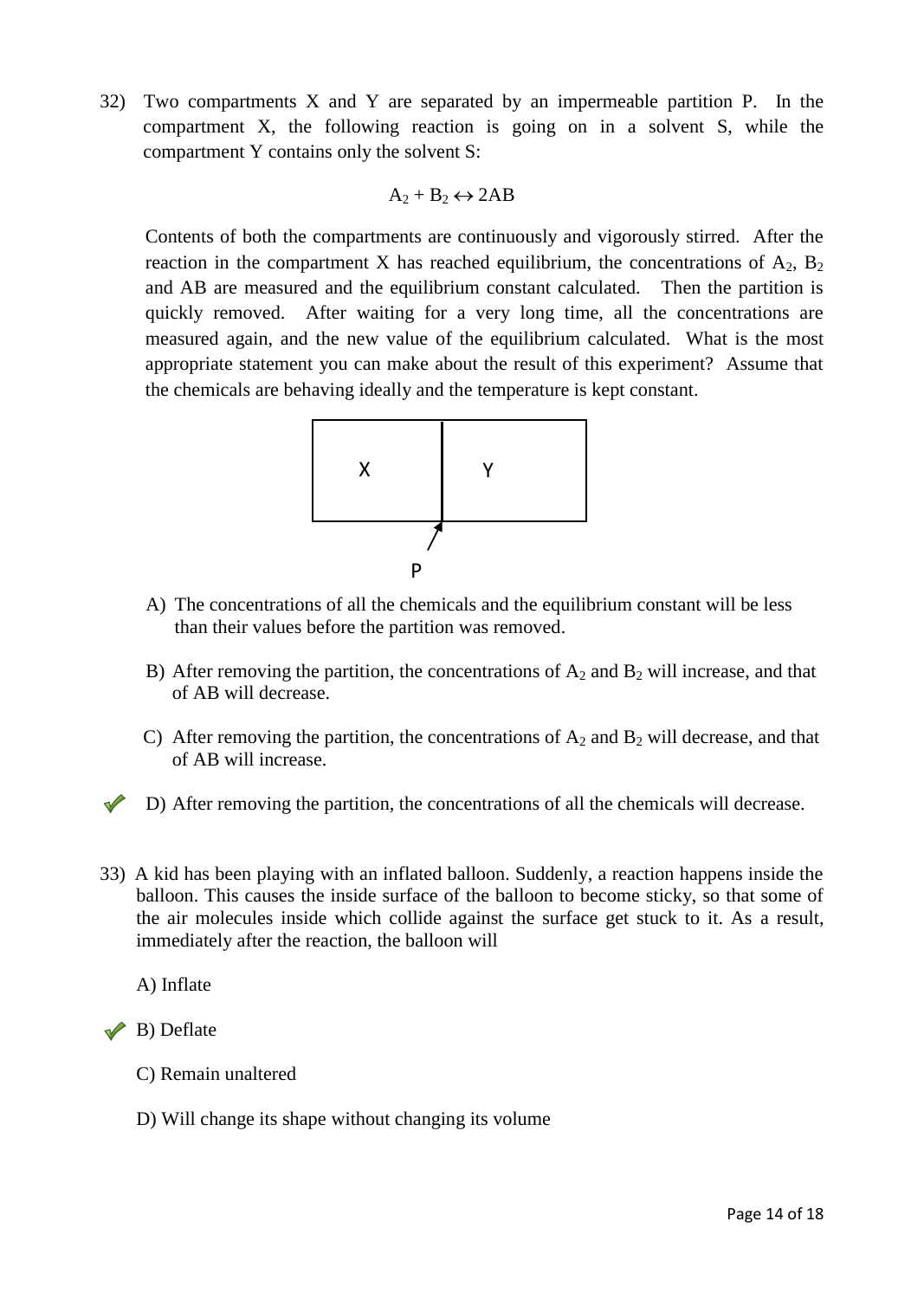- 34) "Doping" and "Alloying" are two common terms used to describe the presence of two different elements in one material. Which one of the following statements is false?
	- A) Doping is the process of intentionally introducing impurities into an semiconductor in order to change its electrical properties.
- $\blacktriangleright$  B) Doping means making one solid solution.
	- C) Alloying is a homogeneous mixture of two or more elements, at least one of which is a metal.
	- D) In an alloy, the combined mixture has different properties from those of its component elements.
- 35) The graph below plots the progress of a dimerization reaction involving species A. It depicts a straight line with slope *k* (the rate constant). What is the value of the intercept, *c* in the graph?



- A) [A(0)]
- B)  $[A(0)]^2$
- $\vee$  C)  $[A(0)]^{-1}$

D)  $k \times [A(0)]^2$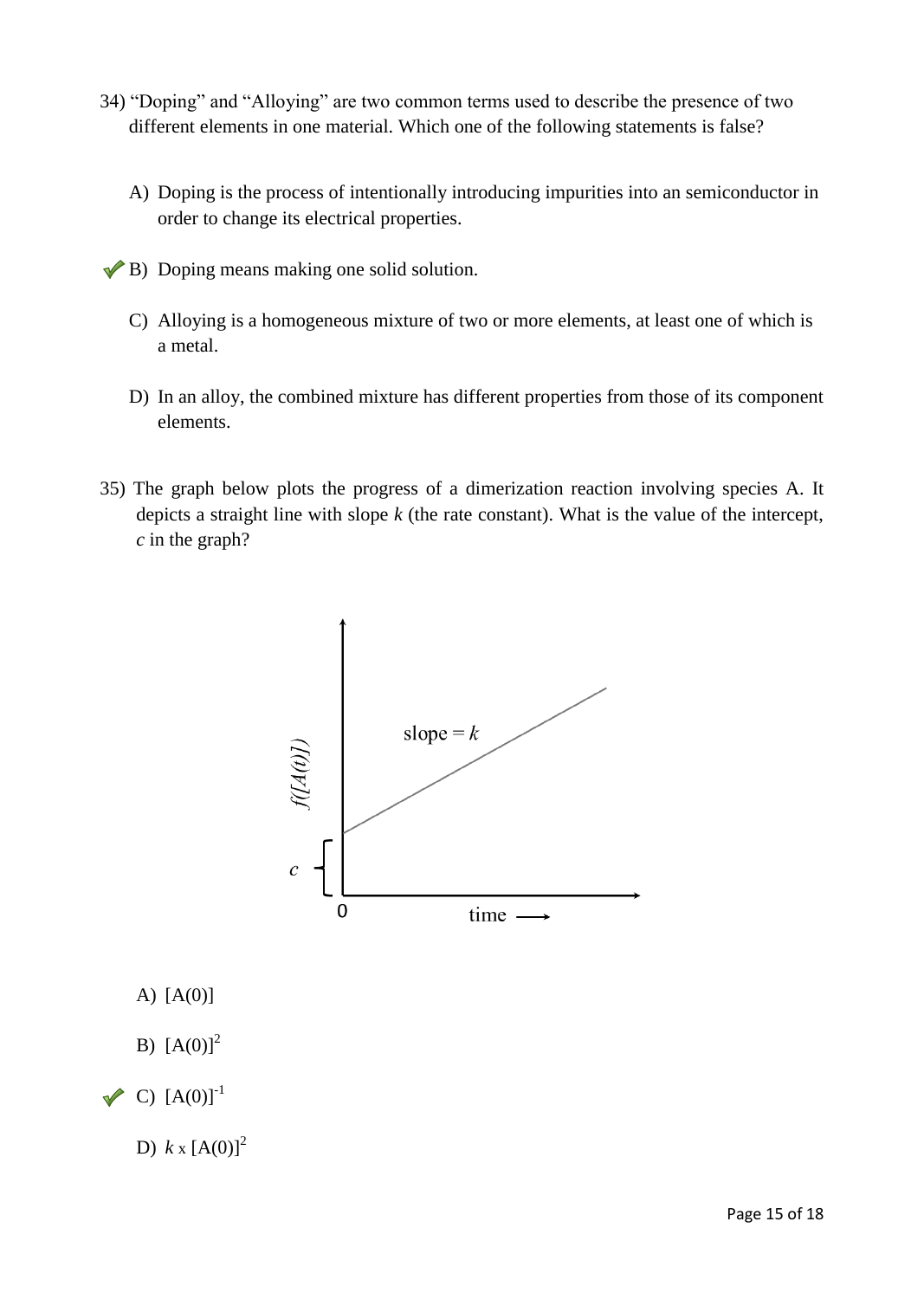- 36) A particle in a 1-D box of length L has eigenstates  $\psi_n(x)$  with energies  $E_n$ . Consider two initial states of the particle at time t = 0: case 1)  $\Psi(x, t = 0) = \psi_n$  (arbitrary n), and case 2)  $\Psi(x, t = 0) = \psi_n + \psi_m$  (arbitrary n and m; n  $\neq$  m). The probability to find the particle at a specific position within the box:
	- A) Varies with time for case 1 but not for case 2
	- B) Is time dependent for both cases
	- C) Is time independent for both cases
- D) Varies with time for case 2 but not for case 1
- 37) What major products are obtained in the following Mitsunobu reaction?





(B) 
$$
\frac{CO_2Ph}{\frac{1}{H} \cdot \frac{1}{H} \cdot CO_2Me}
$$
 and  $Ph_3P=O$ 

$$
C) \qquad \overbrace{\qquad \qquad \vdots \qquad \qquad}_{\overline{H}} \qquad \overbrace{\qquad \qquad}_{\overline{H}} \qquad \qquad \text{and} \qquad \qquad \text{Ph}_3 \text{P=O}
$$

D) 
$$
\overline{O_2Ph}
$$
  
\n $\overline{H}$   
\n $\overline{H}$   
\n $\overline{O_2Ph}$   
\nand  $Ph_3P=O$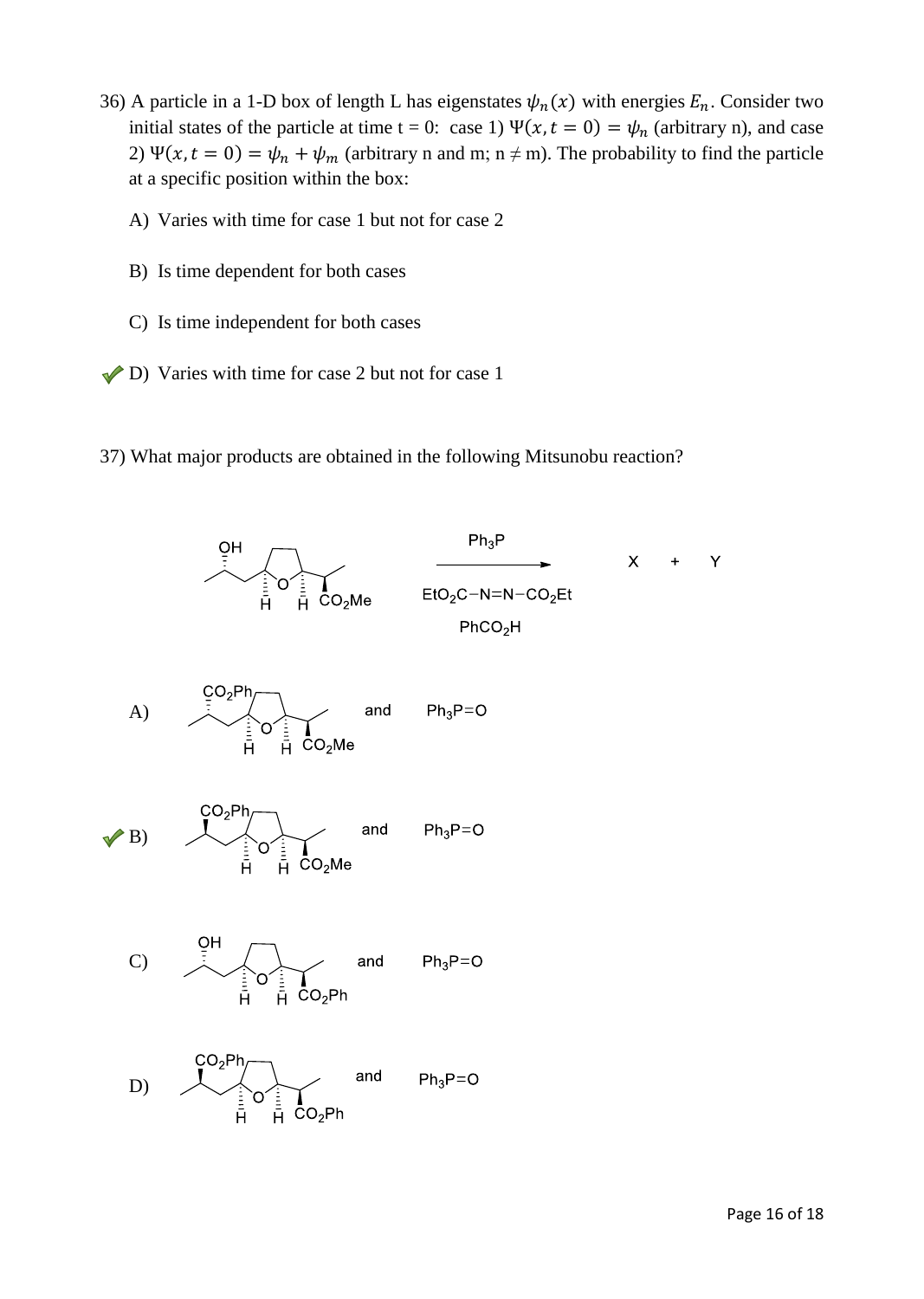38) A bio-conjugation reaction can be used to modify a specific residue on a protein to attach therapeutics and diagnostic agents. Predict the major product of the following bioconjugation reaction with Fluorescein.